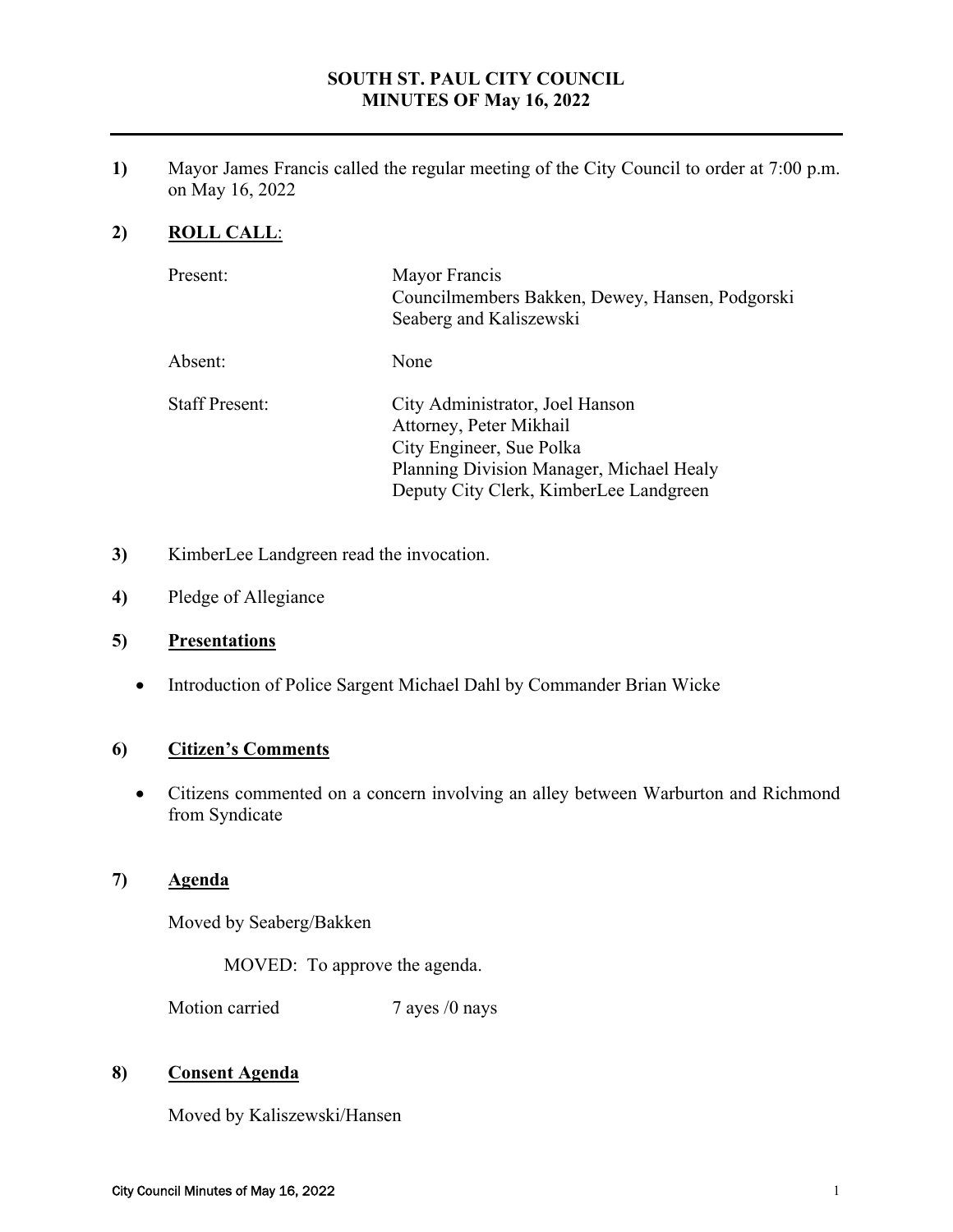Resolved, that the South St. Paul City Council does hereby approve the following:

- A. City Council Meeting Minutes of May 2, 2022
- B. Accounts Payable
- C. Business License
- D. Approve Hire of Community Service Officer
- E. Professional Services Agreement with Bolton & Menk, Inc. for Design of 7<sup>th</sup> Avenue Reconstruction and I-494 Watermain Crossings
- F. Approve Resolution Supporting the Minnesota Department of Public Safety Grant Program
- G. Authorize Sale of 2012 New Holland Tractor & Equipment Through Public Auction
- H. Award Bid for 2022 Alley Reconstruction Project
- I. Approve Upgrades to the Council Chambers
- J. Approve Employment Agreement between the City of South St. Paul and Ryan Garcia
- K. Approve Internship Agreement between the City of South St. Paul and St. Benedict Saint John's University

Motion carried 7 ayes/0 nays

#### **9) Public Hearing**

Moved by Seaberg/Podgorski

MOVED: To adopt Resolution No. 2022-69, imposed sanction upon retail Tobacco holder Stockman's Truck Stop (\$300.00 administrative penalty is imposed and a \$50.00 administrative penalty is imposed to Nelson Cruz).

Motion carried 7 ayes/0 nays

Moved by Seaberg/Podgorski

 MOVED: To adopt Resolution 2022-70, imposition of a sanction upon 3.2 Liquor License holder Kwik Trip (\$200.00 civil penalty is imposed, but \$300.00 is suspended upon the condition that there is no same or familiar offence within one year of April 1, 2023).

Motion carried 7 ayes/0 nays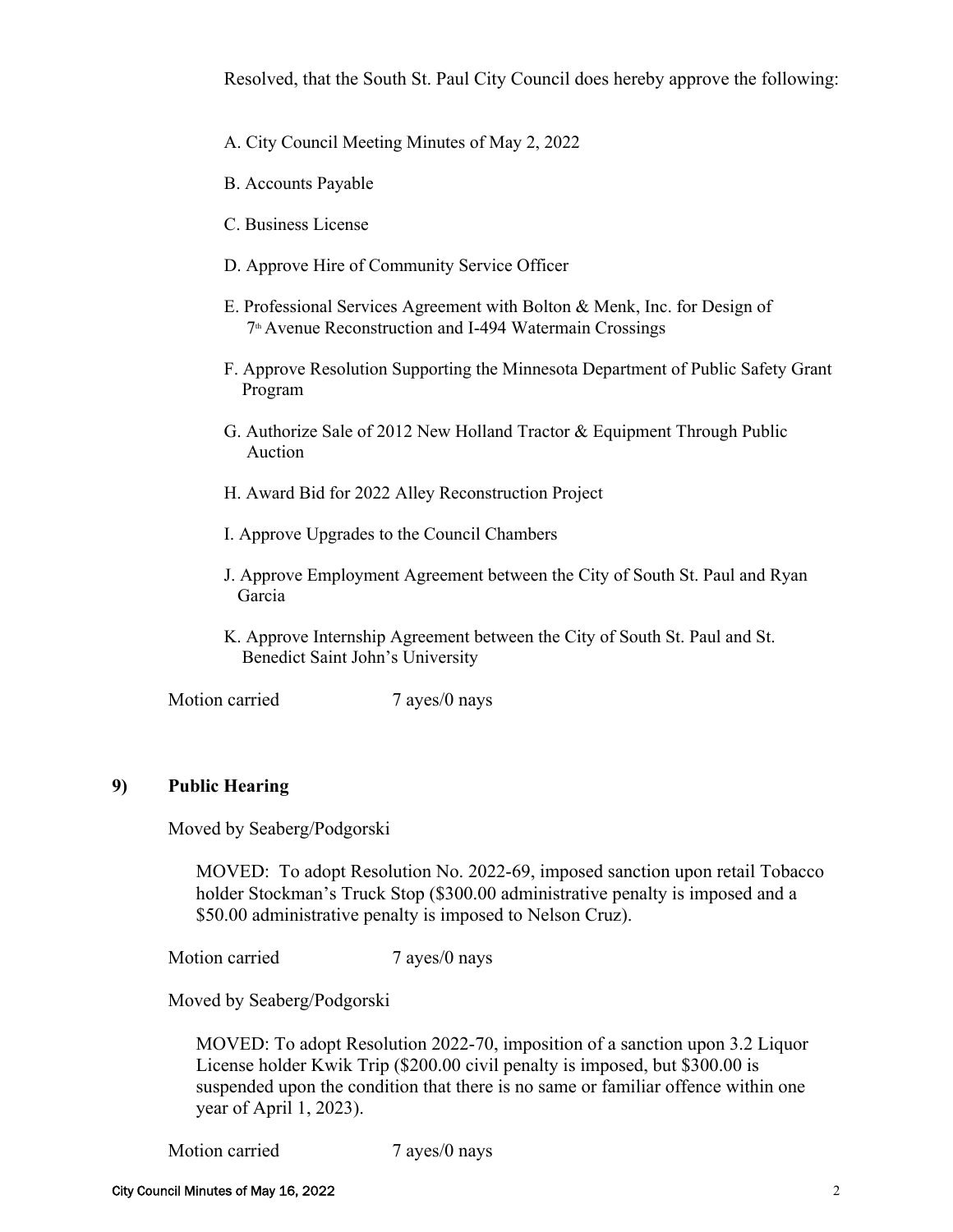#### **10) General Business:**

**A) Deleted** 

# **B) Conditional Use Permit for Dish Wireless Equipment at 1755 4th Street South**

Moved by Kaliszewski/Bakken

MOVED: To allow Dish Wireless Equipment at 1755 4<sup>th</sup> Street South

Motion carried 7 ayes/0 nays

# **C) Conditional Use Permit Amendment for Adult Day Care at 835 Southview Boulevard**

Moved by Seaberg/Hansen

 MOVED: To allow a Conditional Use Permit for Adult Day Care at 835 Southview Blvd

Motion carried 7 ayes/0 nays

# **D) Interim Use Permit Amendment for the Commemorative Air Force**

Moved by Hansen/Podgorski

MOVED: To approve Interim Use Permit for hanger events.

Motion carried 7 ayes/0 nays

# **E) First Reading- An Ordinance Rezoning Properties for Dakota County Library Project**

# **F) First Reading- Ordinance Amendment Updating the Architectural Requirements in the Concord Gateway Mixed Use District**

# **G) Approval of Restated Joint Powers Agreement establishing Dakota 911 (formerly Dakota Communications Center**

Moved by Hansen/Seaberg

MOVED: Approve the Joint Powers Agreement establishing Dakota 911

Motion carried 7 ayes/0 nays